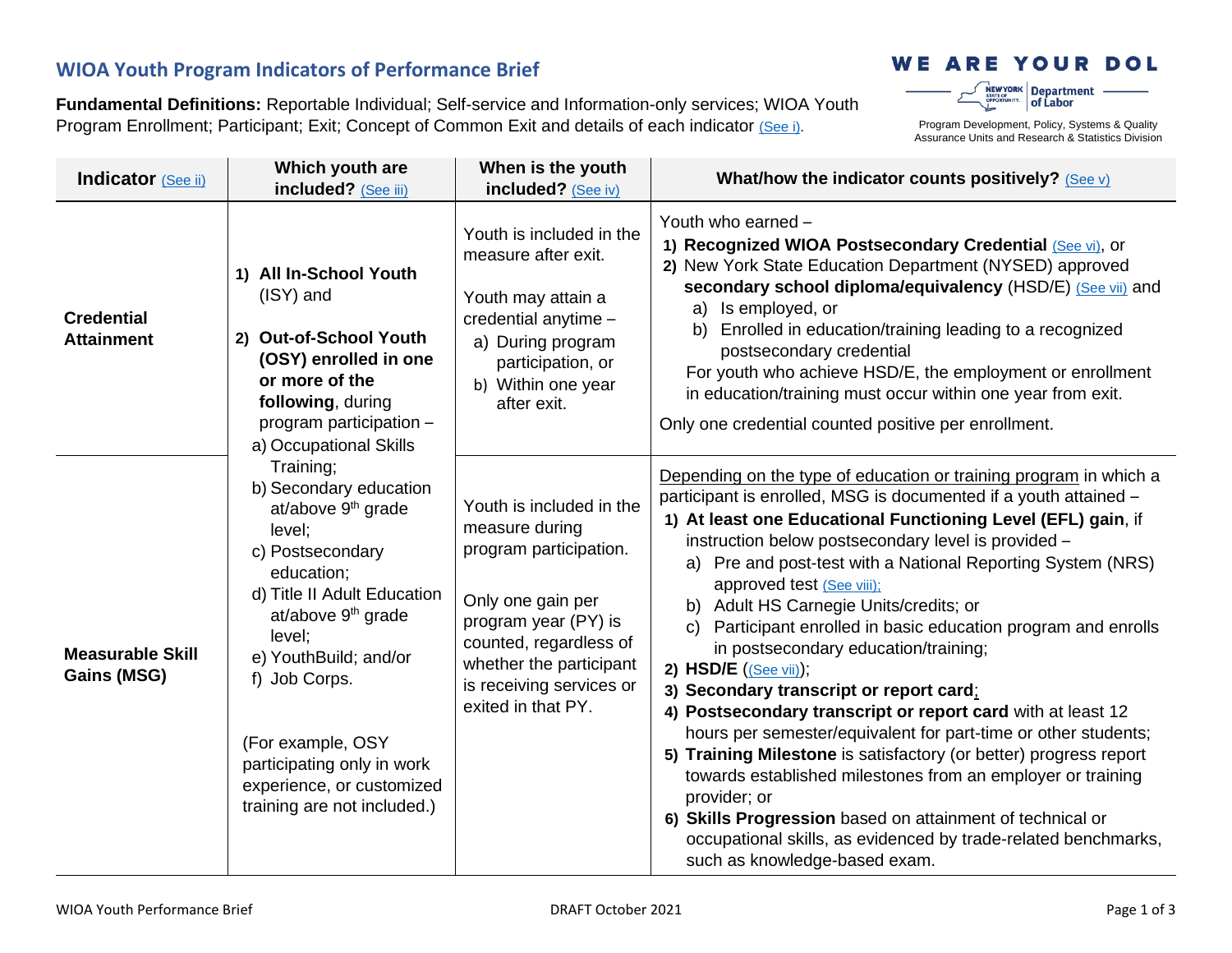| Indicator (See ii)                                                                 | Which youth are<br>included? (See iii)                                                                                    | When is the youth<br>included? (See iv)                                                 | What/how the indicator counts positively? $(See v)$                                                                                                                                                                                                   |
|------------------------------------------------------------------------------------|---------------------------------------------------------------------------------------------------------------------------|-----------------------------------------------------------------------------------------|-------------------------------------------------------------------------------------------------------------------------------------------------------------------------------------------------------------------------------------------------------|
| <b>Employment and</b><br><b>Education/Training</b><br>Rate 2 <sup>nd</sup> Quarter |                                                                                                                           | 2 <sup>nd</sup> quarter after exit                                                      | Youth engaged in one or more of the following, at least for a day -                                                                                                                                                                                   |
| <b>Employment and</b><br><b>Education/Training</b><br>Rate 4 <sup>th</sup> Quarter | All youth who have exited                                                                                                 | $4th$ quarter after exit                                                                | 1) Unsubsidized Employment;<br>6) Postsecondary education;<br>2) Self-employed (See ix);<br>7) Occupational Skills<br>3) Registered Apprenticeship;<br>Training;<br>8) AmeriCorps; and/or<br>4) Military;<br>5) Secondary education;<br>9) Job Corps. |
| <b>Median Earnings</b>                                                             | Youth with any earning<br>from part-time or full-time<br>unsubsidized employment,<br>at least for a day in the<br>quarter | $2nd$ quarter after exit                                                                | More youth with higher wages will lead to higher median earnings.                                                                                                                                                                                     |
| <b>Repeat Business</b><br><b>Customers</b>                                         | Final month or quarter of<br>reporting period                                                                             | Unique number of<br>business who received<br>services previously in<br>last three years | Number of business establishments who received services in last<br>three years                                                                                                                                                                        |
| <b>Business</b><br><b>Penetration Rate</b>                                         |                                                                                                                           | Number of business<br>establishments who<br>received services or<br>ongoing activity    | Number of business establishments located in NYS                                                                                                                                                                                                      |

<span id="page-1-0"></span>**i.** Fundamental definitions and details of indictors of performance – Training [and Employment Guidance Letter](https://wdr.doleta.gov/directives/corr_doc.cfm?DOCN=3255) 10-16 Change 1

#### <span id="page-1-1"></span>**ii. Local level performance and NYS specific resources**

- <span id="page-1-2"></span>• Primary Indicators of Performance for Titles I and III under WIOA – [Technical Advisory #18-06.2](https://dol.ny.gov/policy-directives) or the latest version
- Quarterly Performance Reports and state, local, proposed and negotiated goals [WIOA Indicators of Performance](https://dol.ny.gov/performance-indicators-goals) and Goals
- **iii. Exclusions from all youth indicators of performance** [Training and Employment Guidance Letter](https://wdr.doleta.gov/directives/attach/TEGL/TEGL_10-16-Change1_Attachment_2_Acc.pdf) 10-16, Change 1 Attachment 2 Table B
	- 1. The participant exits the program because he or she has become incarcerated in a correctional institution or has become a resident of an institution or facility providing 24-hour support such as a hospital or treatment center during the course of receiving services as a participant.
	- 2. The participant exits the program because of medical treatment and that treatment is expected to last longer than 90 days and precludes entry into unsubsidized employment or continued participation in the program.
	- 3. The participant is deceased.